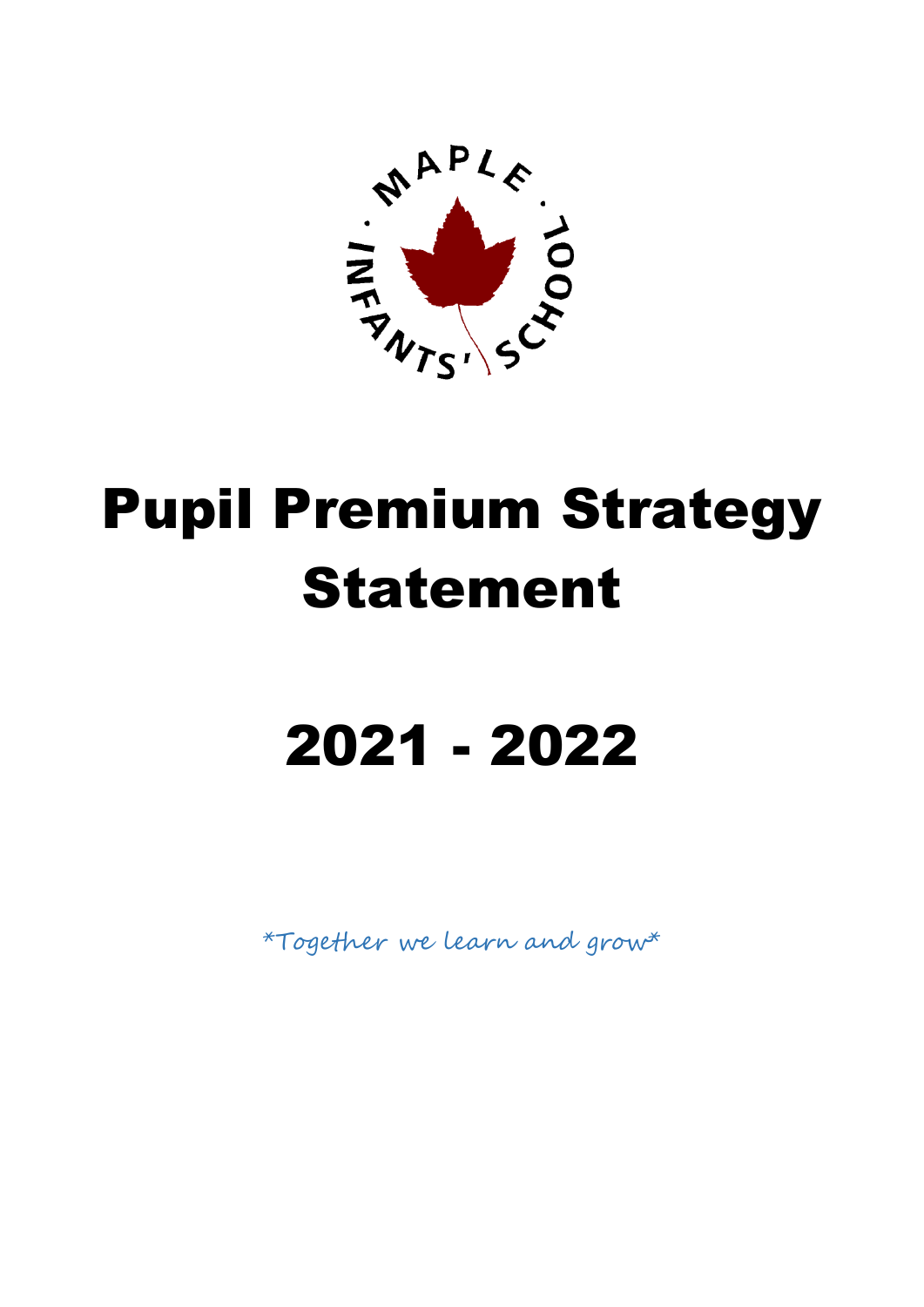This statement details our school's use of pupil premium (and recovery premium for the 2021 to 2022 academic year) funding to help improve the attainment of our disadvantaged pupils.

It outlines our pupil premium strategy, how we intend to spend the funding in this academic year and the effect that last year's spending of pupil premium had within our school.

# **School Overview**

| <b>Metric</b>                                                         | Data                              |
|-----------------------------------------------------------------------|-----------------------------------|
| School name                                                           | Maple Infants' School             |
| Number of pupils in school                                            | 311                               |
| Proportion (%) of pupil premium eligible pupils                       | 7% (Yr R-2)<br>7.7% (Yr $N - 2$ ) |
| Academic years that our current pupil premium strategy<br>plan covers | 2020 - 2023                       |
| Date this statement was published                                     | December 2021                     |
| Date on which it will be reviewed                                     | December 2022                     |
| Statement authorised by                                               | Claire Barwell                    |
| Pupil premium lead                                                    | Helen Funnell                     |
| Governor lead                                                         | Margie Lindsay                    |

# **Funding overview**

| <b>Detail</b>                                                                             | Amount |
|-------------------------------------------------------------------------------------------|--------|
| Pupil premium funding allocation this academic year                                       | £25555 |
| Recovery premium funding allocation this academic year                                    | £3045  |
| Pupil premium funding carried forward from previous years<br>(enter £0 if not applicable) | £0     |
| Total budget for this year                                                                | £28600 |

### **Part A: Pupil premium strategy plan**

#### **Statement of intent**

At Maple Infants' School, our mission is to nurture **ALL** children to be successful lifelong learners, confident individuals and responsible citizens and we strive to build strong relationships with all of our families.

Each child within our setting is unique, which includes those entitled to the pupil premium grant, and therefore our response to their needs reflects this. We have high aspirations for all of our children, however we recognise that those children entitled to the premium may face particular challenges. We strive to identify and overcome individual barriers to learning to support pupils to achieve and attain well and diminish the difference.

Our overarching aim is to promote a love of learning for all children, increase the number of pupils developing the knowledge and skills required to achieve age related expectations and be ready for the next stage of their education, whilst also participating fully in school life, opportunities and experiences with confidence.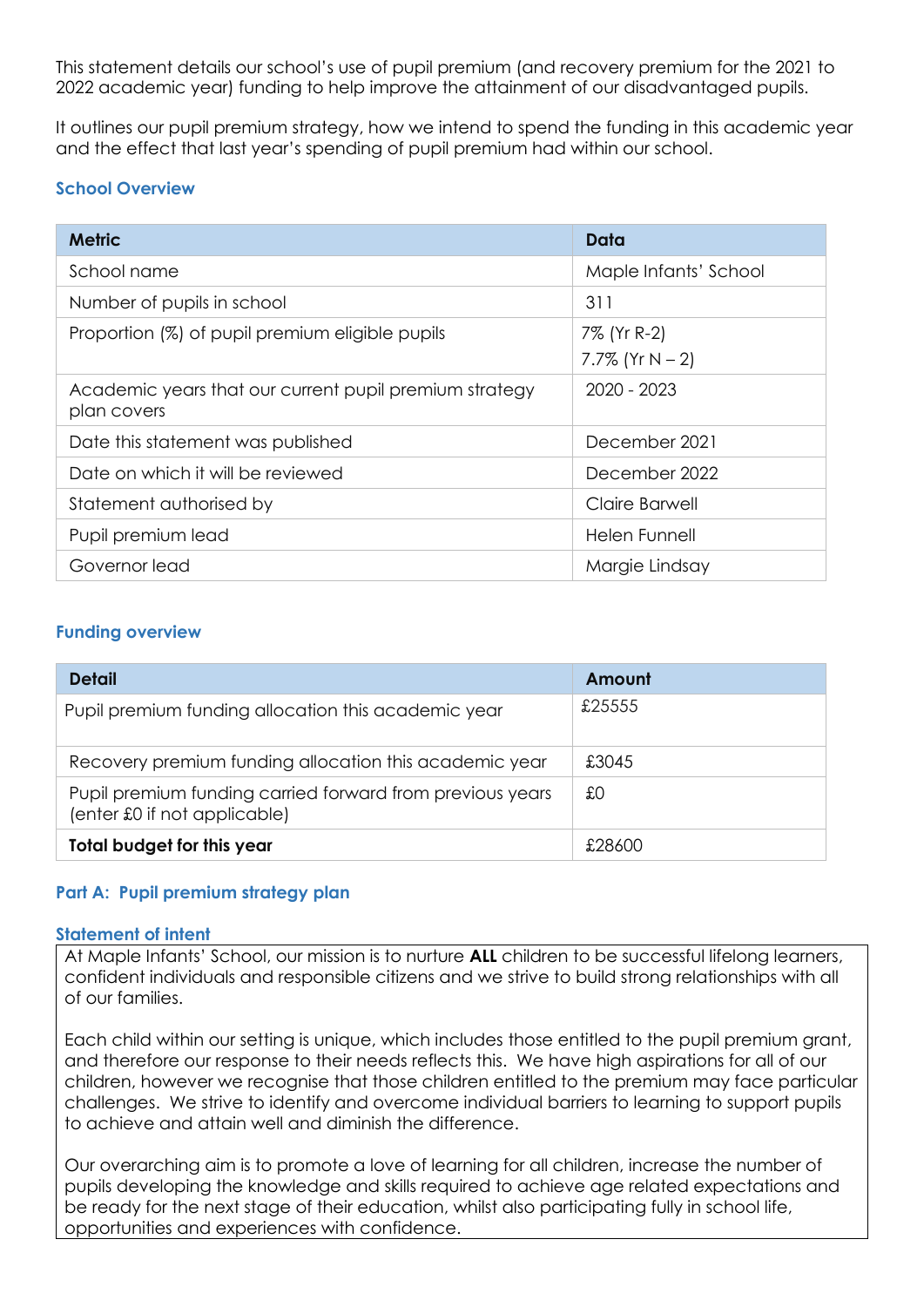# **Challenges**

This details the key challenges to achievement that we have identified among our disadvantaged pupils

| <b>Challenge</b><br>number | <b>Detail of challenge</b>                                                                                                                                                                                                                                            |
|----------------------------|-----------------------------------------------------------------------------------------------------------------------------------------------------------------------------------------------------------------------------------------------------------------------|
| 1.                         | <b>Communication and early language</b><br>Vocabulary gaps identified, particularly within the early years, which can<br>impact on relationships between peers and adults as well as attainment<br>and learning.                                                      |
| 2.                         | <b>Attendance</b><br>Reduced attendance and poor punctuality causes children to fall behind in<br>attainment and progress and prevents full participation in school life.                                                                                             |
| 3.                         | <b>Early reading</b><br>Low starting points identified and challenges around catching and keeping<br>Up.                                                                                                                                                              |
| 4.                         | <b>Writing stamina</b><br>Finding engagement in the writing process difficult to sustain in order to<br>demonstrate application of their learning.                                                                                                                    |
| 5.                         | <b>Aspirations - all stakeholders</b><br>Aspirations do not always reflect promoting the importance of building<br>foundations of learning now for positive impact in the future.                                                                                     |
| 6.                         | Maintaining progress made in early years throughout KS1<br>Attainment differences between pupil premium and non-pupil premium are<br>not diminishing enough within KS1 compared to EYFS.                                                                              |
| 7.                         | <b>Complexity of needs</b><br>Coexistence of multiple indicators e.g. SEND, EAL, attendance, social and<br>emotional needs due to complex family situations, receiving support from<br>wider professionals which can increase challenge for disadvantaged<br>children |

### **Intended outcomes**

This explains the outcomes we are aiming for by the end of our current strategy plan, and how we will measure whether they have been achieved.

| Intended outcome                                                                                                  | <b>Success criteria</b>                                                                                                                                                                                              |
|-------------------------------------------------------------------------------------------------------------------|----------------------------------------------------------------------------------------------------------------------------------------------------------------------------------------------------------------------|
| 1. Improve communication<br>and language skills amongst<br>disadvantaged pupils                                   | Targeted interventions addressing any gaps<br>Pre-teaching of vocabulary<br>$\bullet$<br>Explicit identification of vocabulary within<br>curriculum<br>Rapid progress in acquisition of language skills<br>$\bullet$ |
| 2. There is a reduction in<br>number of disadvantaged<br>pupils whose attendance or<br>punctuality causes concern | Attendance and punctuality of all<br>$\bullet$<br>disadvantaged pupils is at least good<br>Disadvantaged pupils access all of the<br>$\bullet$<br>curriculum as attendance and punctuality is<br>good or better      |
| 3. Pupils make good or better<br>progress in reading                                                              | Increased focus on reading for pleasure<br>$\bullet$<br>New SSP demonstrates positive impact on pupils<br>$\bullet$<br>reading                                                                                       |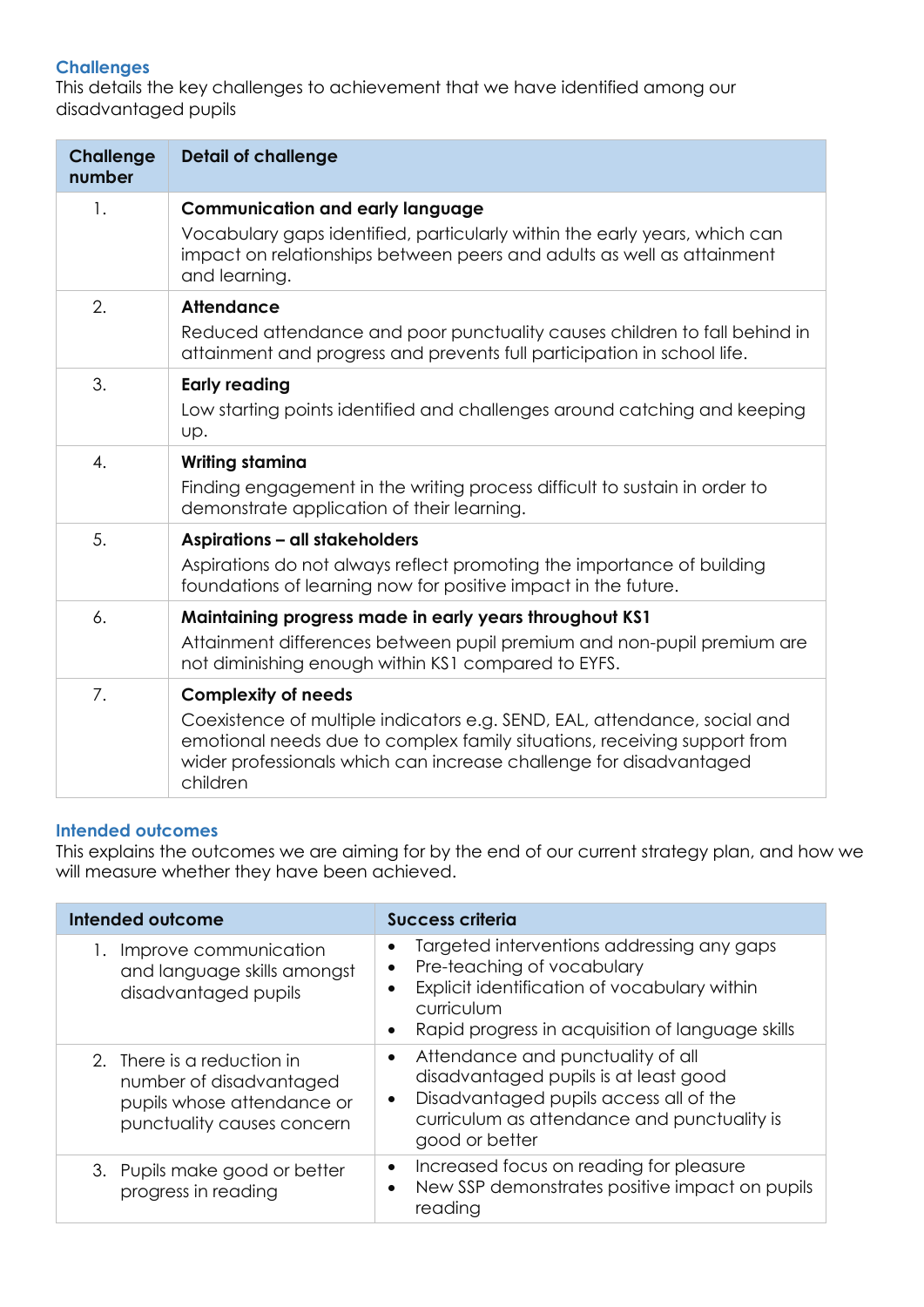| Increased staming for<br>4.<br>writing demonstrated                                                     | Increased focus on writing for purpose and<br>$\bullet$<br>pleasure<br>Inspire learning including writing at home<br>$\bullet$<br>Supporting families to understand the writing<br>$\bullet$<br>process                                                                                                                                                                            |
|---------------------------------------------------------------------------------------------------------|------------------------------------------------------------------------------------------------------------------------------------------------------------------------------------------------------------------------------------------------------------------------------------------------------------------------------------------------------------------------------------|
| 5. All stakeholder share high<br>aspirations for all pupils<br>regardless of starting points<br>or need | Parents are engaged in their child's learning in<br>$\bullet$<br>school<br>100% attendance at parents consultations<br>$\bullet$<br>Aspirational targets are set for pupils with<br>$\bullet$<br>appropriately identified support to achieve<br>these<br>Each child in receipt of pupil premium has a<br>$\bullet$<br>one page profile which includes sharing their<br>aspirations |
| 6. Gaps between PPG and non<br>PPG pupils continue to<br>narrow                                         | Tracking and monitoring demonstrates gaps<br>$\bullet$<br>continuing to narrow from EYFS through to KS1<br>Teachers are able to communicate progress,<br>$\bullet$<br>strengths and barriers within pupil progress<br>review meetings and articulate effectiveness of<br>support in place                                                                                          |
| 7. Increased understanding of<br>contributing factors to<br>barriers to enhance effective<br>support    | Increased partnership with parents led by class<br>$\bullet$<br>teachers<br>One page profiles identify personal<br>$\bullet$<br>circumstances<br>Measures of progress take in a holistic view of<br>$\bullet$<br>the whole child                                                                                                                                                   |

# **Activity in this academic year**

This details how we intend to spend our pupil premium (and recovery premium funding) **this academic year** to address the challenges listed above.

# **Teaching (for example, CPD, recruitment and retention)**

Budgeted cost: £ *8,000*

| <b>Activity</b>        | Evidence that supports this approach                                                                                                                                                                                                                                                                                                                               | Challenge<br>number(s)<br>addressed |
|------------------------|--------------------------------------------------------------------------------------------------------------------------------------------------------------------------------------------------------------------------------------------------------------------------------------------------------------------------------------------------------------------|-------------------------------------|
| Quality First Teaching | The best available evidence indicates that<br>great teaching is the most important lever<br>schools have to improve pupil attainment.<br>Ensuring every teacher is supported in<br>delivering high-quality teaching is essential to<br>achieving the best outcomes for all pupils,<br>particularly the most disadvantaged among<br>them. EEF High Quality Teaching | $1 - 7$                             |
| Power of Reading       | Studies in England have shown that pupils<br>eligible for free school meals may receive<br>additional benefits from being taught how to                                                                                                                                                                                                                            | $1 - 7$                             |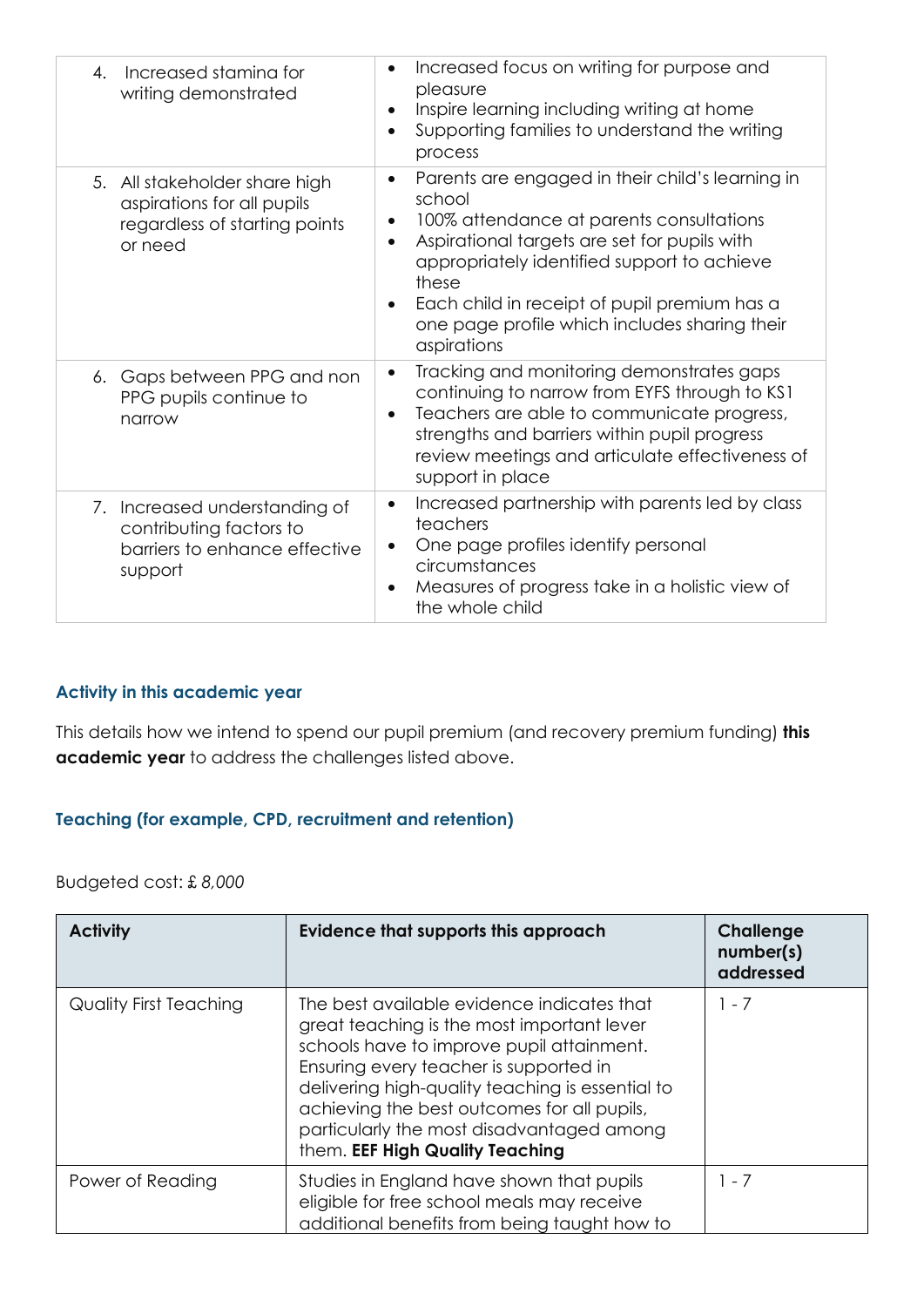|                                                                      | use reading comprehension strategies. <b>EEF</b><br><b>Reading Comprehension Strategies</b>                                                                                                                                                                                                                 |               |
|----------------------------------------------------------------------|-------------------------------------------------------------------------------------------------------------------------------------------------------------------------------------------------------------------------------------------------------------------------------------------------------------|---------------|
| Little Wandle Revised<br>Letters and Sounds                          | Studies in England have shown that pupils<br>eligible for free school meals typically receive<br>similar or slightly greater benefit from phonics<br>interventions and approaches. This is likely to<br>be due to the explicit nature of the instruction<br>and the intensive support provided. EEF Phonics | 3, 4, 6       |
| Professional<br>development for all<br>teaching and support<br>staff | A large body of evidence, including from<br>evaluations funded by the EEF, shows the<br>benefit of high-quality, up-front training for<br>teachers. EEF Guide to Implementation                                                                                                                             | 1, 3, 4, 5, 6 |

# **Targeted academic support (for example, tutoring, one-to-one support structured interventions)**

Budgeted cost: £ *16,000*

| <b>Activity</b>                                                                                                          | Evidence that supports this approach                                                                                                                                                                                                                                                                                                                                                                                                                                                                                                   | <b>Challenge</b><br>number(s)<br>addressed |
|--------------------------------------------------------------------------------------------------------------------------|----------------------------------------------------------------------------------------------------------------------------------------------------------------------------------------------------------------------------------------------------------------------------------------------------------------------------------------------------------------------------------------------------------------------------------------------------------------------------------------------------------------------------------------|--------------------------------------------|
| Effective deployment of<br>TAs                                                                                           | Well-evidenced teaching assistant deployment<br>can be targeted at pupils that require<br>additional support and can help previously low<br>attaining pupils overcome barriers to learning<br>and 'catch-up' with previously higher attaining<br>pupils. EEF Teaching Assistants                                                                                                                                                                                                                                                       | $1 - 7$                                    |
| Pre-teach and<br>consolidation targeted<br>same day support                                                              | For pupils identified as having low prior<br>attainment or at risk of falling behind,<br>individualised instruction allows activities that<br>are closely matched to a pupil's attainment.<br>This can support pupils to consolidate their<br>learning and practise skills or develop mastery<br>before progressing to the next stage of the<br>curriculum. More targeted assessment and<br>feedback may also support pupils to address<br>misconceptions or overcome specific barriers<br>to learning. EEF Individualised Instruction | 1, 3, 4, 6                                 |
| Early language skills<br>strengthen through NELI                                                                         | Oral language approaches have a high<br>impact on pupil outcomes of 6 months'<br>additional progress. EEF Oral Language                                                                                                                                                                                                                                                                                                                                                                                                                | 1, 3, 4                                    |
| Structured interventions<br>as directed through<br>specific schemes of<br>Little Wandle and<br><b>Mathematic Mastery</b> | It is possible that some disadvantaged pupils<br>may not develop phonological awareness at<br>the same rate as other pupils, having been<br>exposed to fewer words spoken and books<br>read in the home. Targeted phonics<br>interventions may therefore improve decoding<br>skills more quickly for pupils who have<br>experienced these barriers to learning. EEF<br><b>Phonics</b>                                                                                                                                                  | 3, 4, 6                                    |
| Increased purchase of<br>decodable text to<br>support early reading                                                      | Studies in England have shown that pupils<br>eligible for free school meals may receive<br>additional benefits from being taught how to                                                                                                                                                                                                                                                                                                                                                                                                | 1, 3, 4, 6                                 |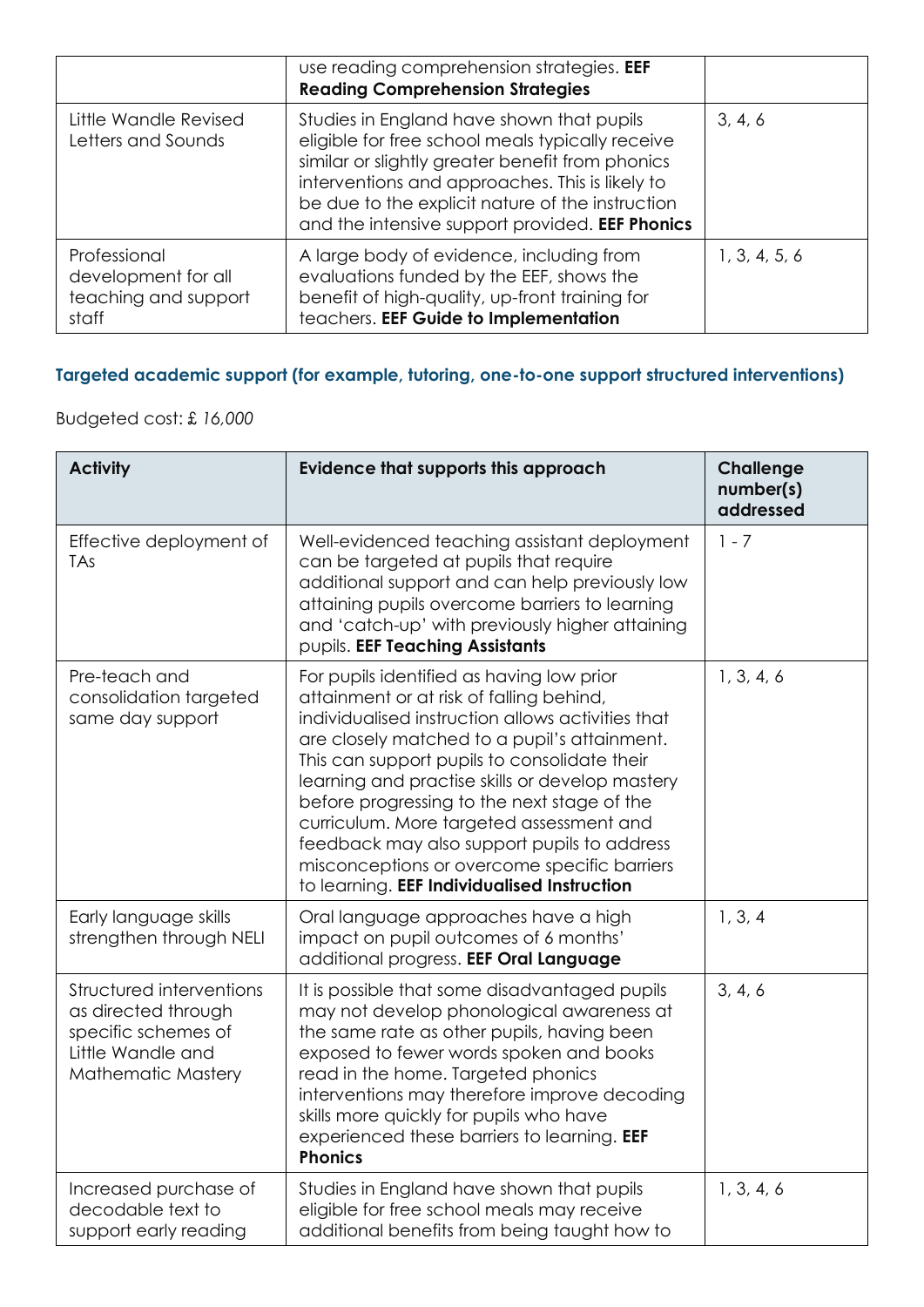| use reading comprehension strategies. <b>EEF</b> |  |
|--------------------------------------------------|--|
| <b>Reading Comprehension Strategies</b>          |  |

# **Wider strategies (for example, related to attendance, behaviour, wellbeing)**

Budgeted cost: £ 4,600

| <b>Activity</b>                                                                                   | <b>Evidence that supports this approach</b>                                                                                                                                                                                                                                                                                          | <b>Challenge</b><br>number(s)<br>addressed |
|---------------------------------------------------------------------------------------------------|--------------------------------------------------------------------------------------------------------------------------------------------------------------------------------------------------------------------------------------------------------------------------------------------------------------------------------------|--------------------------------------------|
| Zones of Regulation                                                                               | SEL interventions in education are shown to<br>improve SEL skills and are therefore likely to<br>support disadvantaged pupils to understand<br>and engage in healthy relationships with peers<br>and emotional self-regulation, both of which<br>may subsequently increase academic<br>attainment. EEF Social and Emotional Learning | 6, 7                                       |
| Increased<br>understanding of<br>barriers identified by<br>families which impact<br>on attendance | High attendance has a greater impact on<br>progress and attainment. DfE                                                                                                                                                                                                                                                              | 2, 7                                       |
| Re-addressing<br>importance of<br>attendance in light of<br>impact from national<br>pandemic      | Research has found that disadvantaged pupils<br>have been worst affected by the impact of the<br>pandemic. EEF                                                                                                                                                                                                                       | 2, 5                                       |
| Continue to ensure that<br>families can access<br>education remotely<br>when needed               | Technology has the potential to increase the<br>quality and quantity of practice that pupils<br>undertake, both inside and outside of the<br>classroom. EEF Digital Technology                                                                                                                                                       | 6                                          |
| Letter Box Scheme                                                                                 | Progress in literacy requires motivation and<br>engagement, which will help children to<br>develop persistence and enjoyment in their<br>reading. EEF Improving Literacy in KS1                                                                                                                                                      | 1, 3, 4                                    |
| Increase access to wider<br>opportunities                                                         | Full participation in school life EEF Toolkit                                                                                                                                                                                                                                                                                        | 5                                          |

**Total budgeted cost: £** 28,600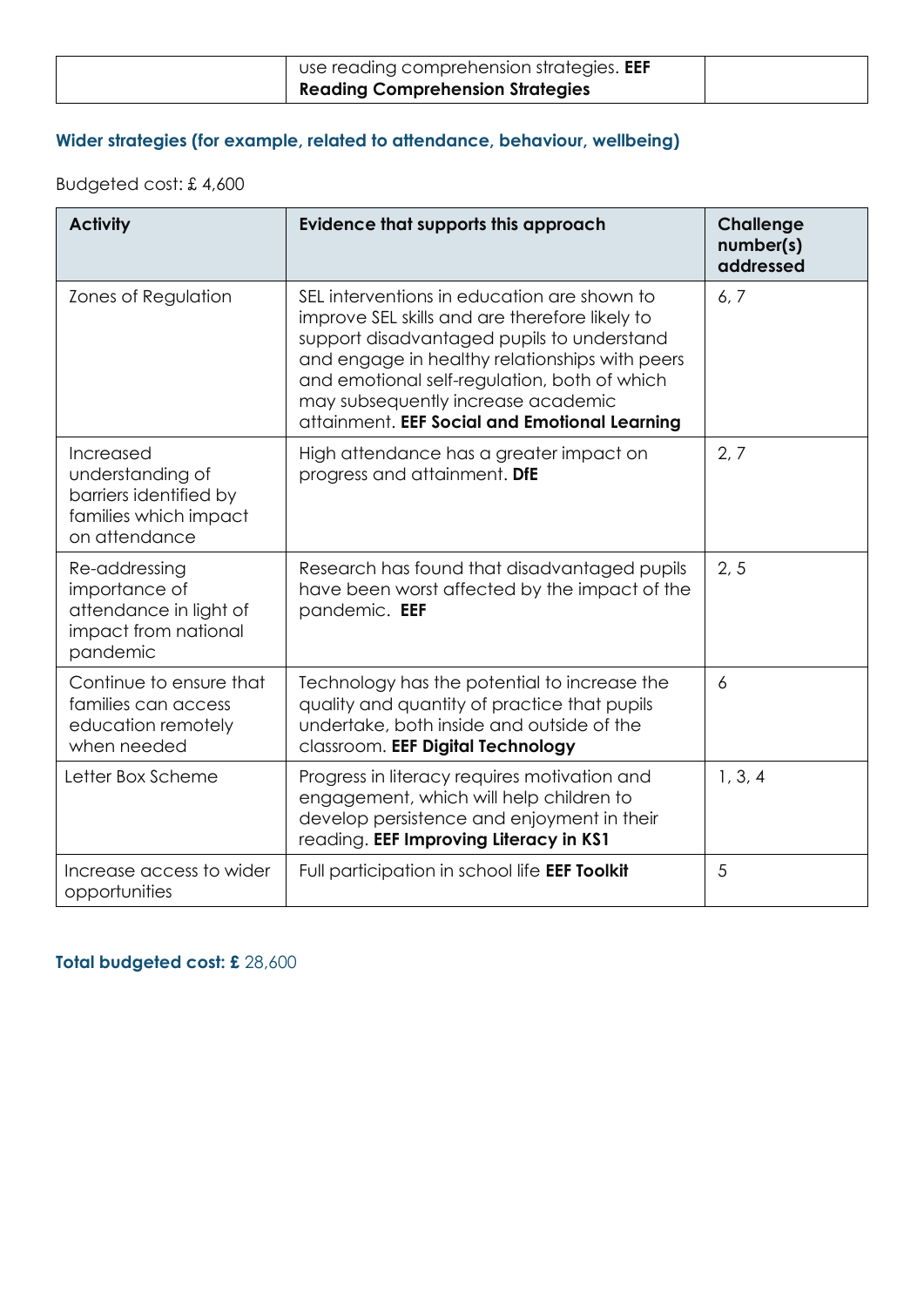### **Part B: Review of outcomes in the previous academic year**

#### **Pupil premium strategy outcomes**

This details the impact that our pupil premium activity had on pupils in the 2020 to 2021 academic year.

During 2020-21, the school was impacted by further school closures due to the national pandemic in the spring term. We recognise that school closures have impacted on the educational outcomes for many children, but particularly for our disadvantaged pupils. Keeping children engaged with learning, especially when working remotely, was essential for pupils. Personalised resource packs, including the offer of a loan of Chromebooks for PPG pupils and others whom were disadvantaged were an important tool for many families. Ensuring that resources met the individual needs for our children and linked wherever possible with the interventions which would have been delivered in school was a key priority. Places on site were organised for key workers and vulnerable pupils which included increased provision for some as needs became more apparent. Staff contact with families was planned according to need based on a strong understanding of their particular contexts.

The focus for when children were able to return to school, both in September 2020 and March 2021, was very much focused on pupil well-being and staff responded quickly to enable children to re-engage with school learning through our recovery curriculum, acknowledging the loses but also the leavers for recovery (Barry Carpenter). This focused on providing high quality learning, which sought to rapidly identify gaps and priorities key learning needs alongside our nurturing environment ensured that the children returned positively.

### **Externally provided programmes**

*Please include the names of any non-DfE programmes that you purchased in the previous academic year. This will help the Department for Education identify which ones are popular in England*

| Programme                  | Provider                       |
|----------------------------|--------------------------------|
| Power of reading           | <b>CLPE</b>                    |
| <b>Mathematics Mastery</b> | Ark Curriculum +               |
| Letterbox                  | The Book Trust                 |
| Tapestry                   | The Foundation Stage Forum Ltd |